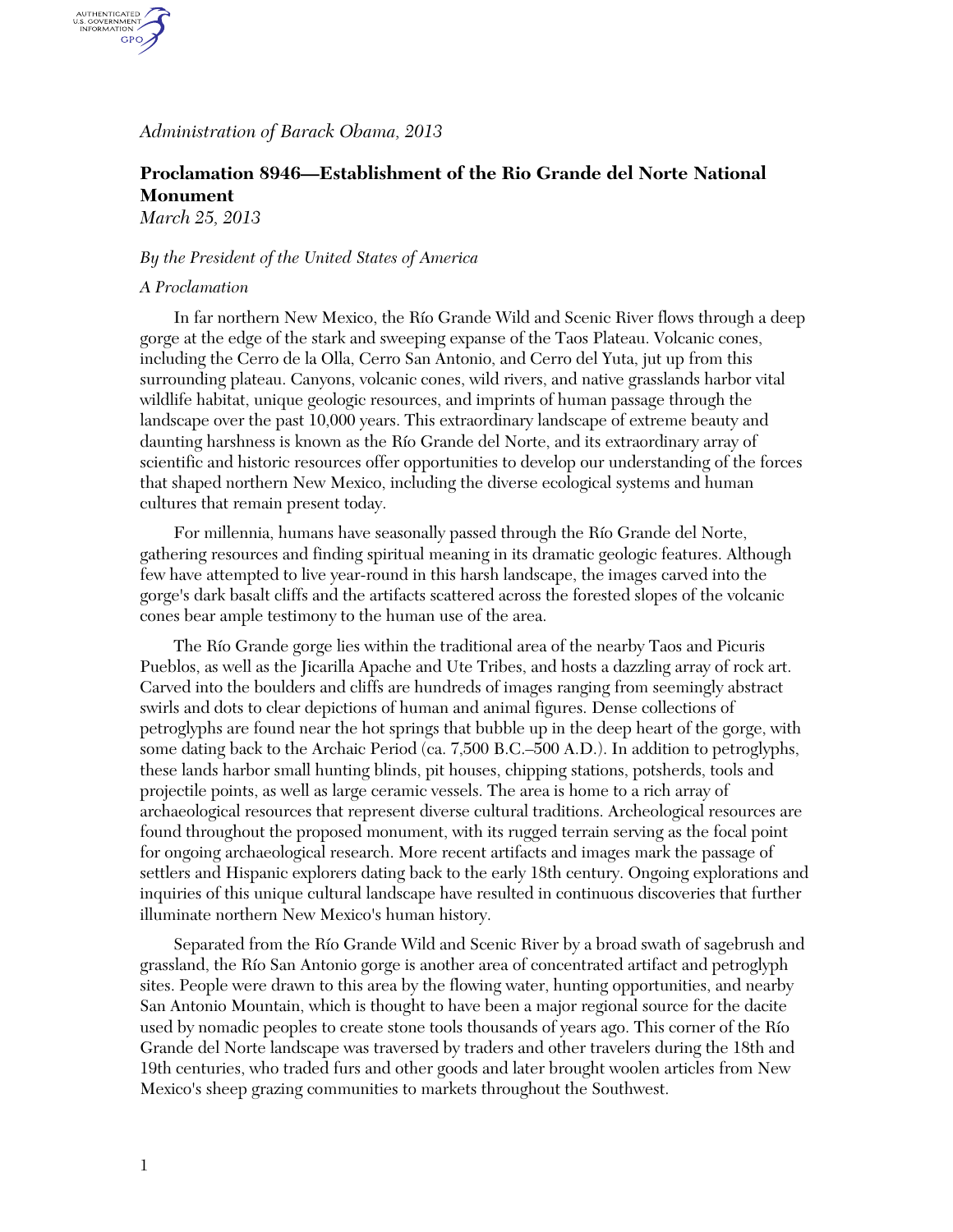Between the Río Grande gorge and the Río San Antonio gorge stretches a sweeping and austere expanse of the Taos Plateau. The Río Grande del Norte landscape is a testament to the geologic past of New Mexico and the 70 million year tectonic history of the Río Grande Rift, one of the world's major rift systems. Composed of Servilleta lava basalts and rhyolites, the Taos Plateau has long been a center of research in geology and volcanology. Rising in stark contrast from the plateau's broad expanse, Cerro de la Olla, Cerro San Antonio, and other volcanic cones provide visible reminders of the area's volatile past. Cerro del Yuta, or Ute Mountain, the tallest of these extinct volcanoes, rises above the plateau to an elevation topping 10,000 feet. Springs within the Río Grande gorge have been measured emitting 6,000 gallons of water per minute into the river bed and are thought to be part of a flooded lava tube system.

This northern New Mexico landscape also exhibits significant ecological diversity in these different geologic areas. From the cottonwood and willows along the Río Grande corridor, to the expansive sagebrush plains above the gorge on the Taos Plateau, the piñons at the base of Ute Mountain, and the spruce, aspen, and Douglas fir covering the mountain's northern slopes, the diversity of both ecosystems and species allows for, and has been the subject of, substantial scientific research.

The Río Grande gorge connects the northern reaches of the river's watershed with its middle and lower stretches. Deep within the gorge, beneath soaring cliffs that rise hundreds of feet above the river, stands of willow and cottonwood thrive in riparian and canyon ecosystems that have been present since the river first appeared in the Río Grande Rift Valley. The river provides habitat for fish such as the Río Grande cutthroat trout as well as the recently reintroduced North American river otter. The Río Grande del Norte is part of the Central Migratory Flyway, a vital migration corridor for birds such as Canada geese, herons, sandhill cranes, hummingbirds, and American avocets. Several species of bats make their home in the gorge, which also provides important nesting habitat for golden eagles and numerous other raptor species, as well as habitat for the endangered southwestern willow flycatcher.

Bald eagles roost above the river in winter and fly out over the Taos Plateau's sagebrush shrub habitat and native grasslands, which stretch for thousands of acres to the west. The vast plateau harbors a significant diversity of mammals and birds, from the eagles, hawks, falcons, and owls soaring above the plateau to the small mammals on which they prey. Many other bird species, including Merriam's turkey, scaled quail, mourning dove, mountain plover, and loggerhead shrike, can be seen or heard on the plateau. Large mammals, including the Rocky Mountain elk, mule deer, pronghorn, and Rocky Mountain bighorn sheep, find their winter homes on the plateau alongside a population of rare Gunnison's prairie dogs. The Río Grande del Norte also provides habitat for many species of predators, including the ringtail, black bear, coyote, red fox, cougar, and bobcat.

While diverse peoples have used this area intermittently for thousands of years, its challenging conditions make it inhospitable for permanent settlement. In an area near the forested slopes of Cerro Montoso, however, a group of eastern homesteaders attempted to make a living in the years immediately following World War I. The nearly forgotten story of this fleeting community, recently revealed through detailed historical research, is written on the landscape by the remnants of homes, root cellars, cistern-style water catchments, and cast metal toys. At one site, researchers have found several World War I brass uniform buttons, evidence of the veterans who once made their homes on this rugged land.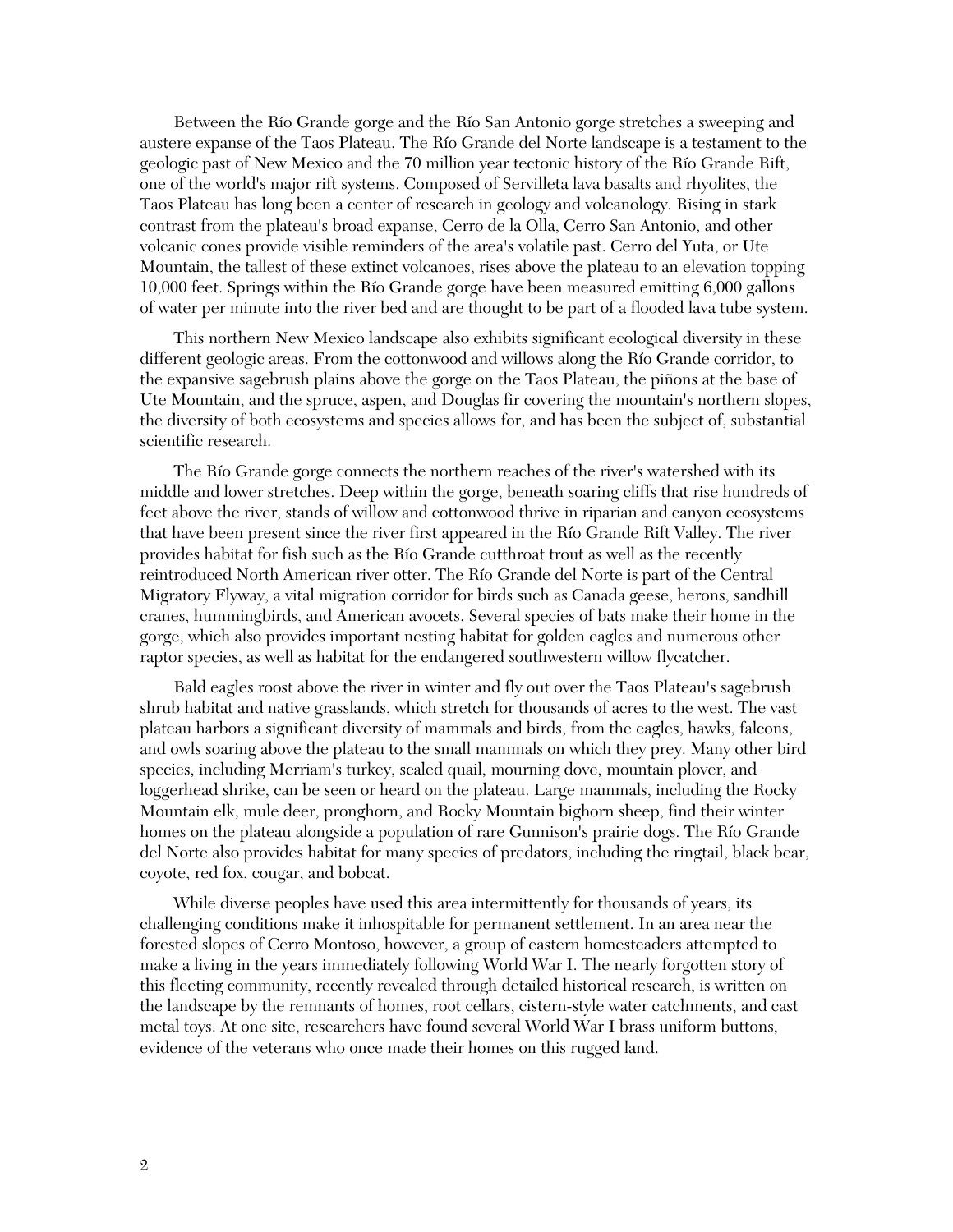The protection of the Río Grande del Norte will preserve its cultural, prehistoric, and historic legacy and maintain its diverse array of natural and scientific resources, ensuring that the historic and scientific values of this area remain for the benefit of all Americans.

*Whereas* section 2 of the Act of June 8, 1906 (34 Stat. 225, 16 U.S.C. 431) (the "Antiquities Act"), authorizes the President, in his discretion, to declare by public proclamation historic landmarks, historic and prehistoric structures, and other objects of historic or scientific interest that are situated upon the lands owned or controlled by the Government of the United States to be national monuments, and to reserve as a part thereof parcels of land, the limits of which in all cases shall be confined to the smallest area compatible with the proper care and management of the objects to be protected;

*Whereas* it is in the public interest to preserve the objects of scientific and historic interest on the Río Grande del Norte lands;

*Now, Therefore, I, Barack Obama,* President of the United States of America, by the authority vested in me by section 2 of the Antiquities Act, hereby proclaim, set apart, and reserve as the Río Grande del Norte National Monument (monument), the objects identified above and all lands and interest in lands owned or controlled by the Government of the United States within the boundaries described on the accompanying map, which is attached to and forms a part of this proclamation. These reserved Federal lands and interests in lands encompass approximately 242,555 acres, which is the smallest area compatible with the proper care and management of the objects to be protected.

All Federal lands and interests in lands within the boundaries of this monument are hereby appropriated and withdrawn from all forms of entry, location, selection, sale, leasing, or other disposition under the public land laws, including withdrawal from location, entry, and patent under the mining laws, and from disposition under all laws relating to mineral and geothermal leasing, other than by exchange that furthers the protective purposes of this proclamation.

The establishment of this monument is subject to valid existing rights. Lands and interests in lands within the monument's boundaries not owned or controlled by the United States shall be reserved as part of the monument upon acquisition of ownership or control by the United States.

The Secretary of the Interior (Secretary) shall manage the monument through the Bureau of Land Management (BLM) as a unit of the National Landscape Conservation System, pursuant to applicable legal authorities, including the Wild and Scenic Rivers Act (82 Stat. 906, 16 U.S.C. 1271 et seq.), to implement the purposes of this proclamation.

For purposes of protecting and restoring the objects identified above, the Secretary, through the BLM, shall prepare and maintain a management plan for the monument and shall provide for maximum public involvement in the development of that plan including, but not limited to, consultation with tribal, State, and local governments as well as community land grant and acequia associations.

Except for emergency or authorized administrative purposes, motorized vehicle use in the monument shall be permitted only on designated roads and non-motorized mechanized vehicle use shall be permitted only on designated roads and trails.

Nothing in this proclamation shall be construed to preclude the Secretary from renewing or authorizing the upgrading of existing utility line rights-of-way within the physical scope of